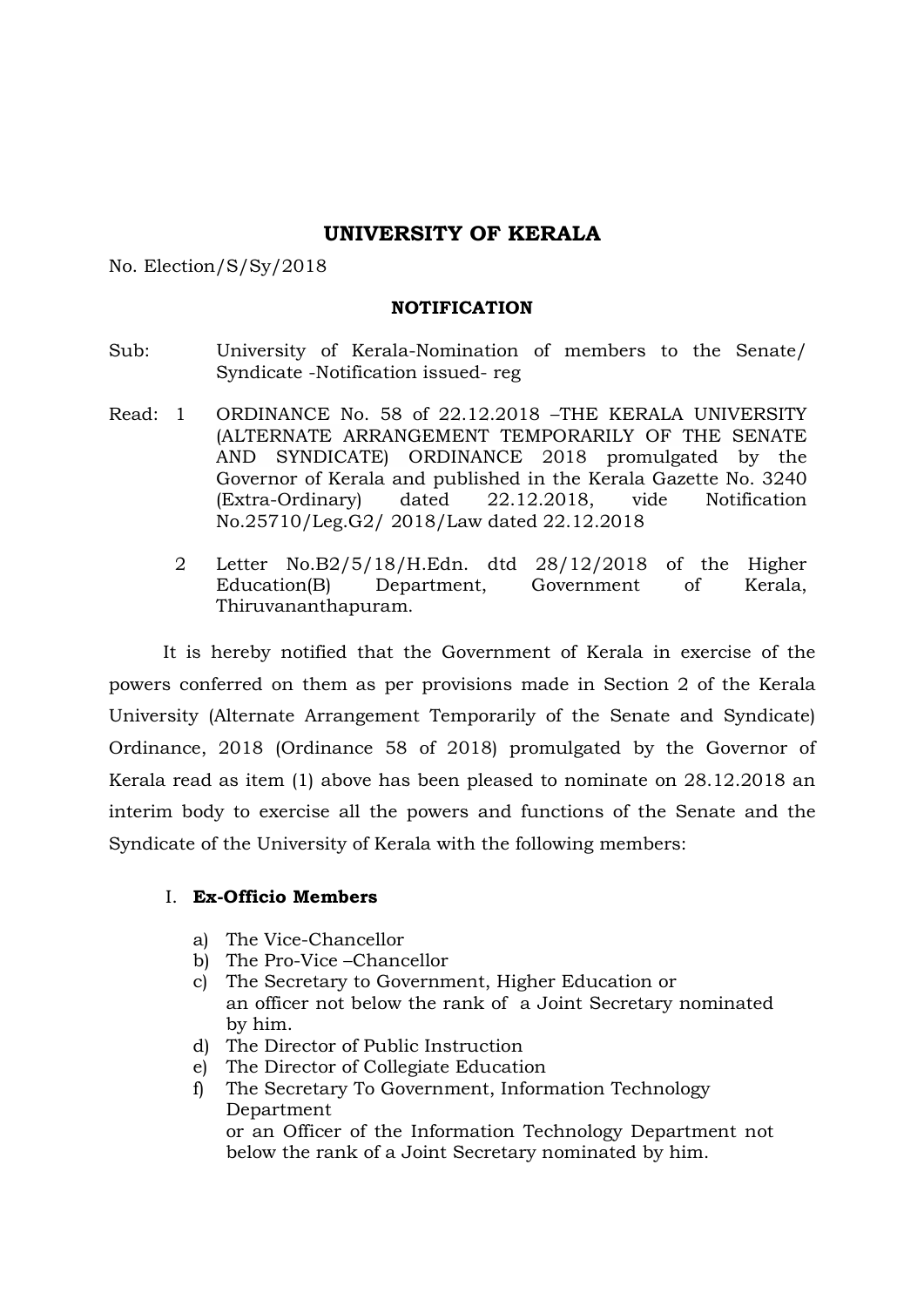#### II. Nominated Members

### (i) Teacher of the University

### 1. Dr.S.Nazeeb

Assistant Professor, School of Distance Education, University of Kerala.

## (ii) Teacher of a Government College affiliated to the University

### 2. Dr.Rajesh Kumar P Assistant Professor,

Department of Vedhantha, Govt. Sanskrit College, Thiruvananthapuram.

# (iii) One Principal each from the Government Colleges and Aided Colleges affiliated to the University

### 3. Dr.B.Unnikrishnan Nair

Principal, Govt. College, Kariavattom, Thiruvananthapuram.

## 4. Dr.K.B.Manoj

Principal, Sree Narayana College, Cherthala.

## (iv) Two Teacher representatives from the Aided Colleges affiliated to the University

# 5. Sri. M.Sreekumar Associate Professor, Department of Commerce, M.M.N.S.S College, Kottiyam, Kollam.

## 6. Dr.K.R.Kavitha

Assistant Professor, Department of Botany, S.N College, Chempazhanthy.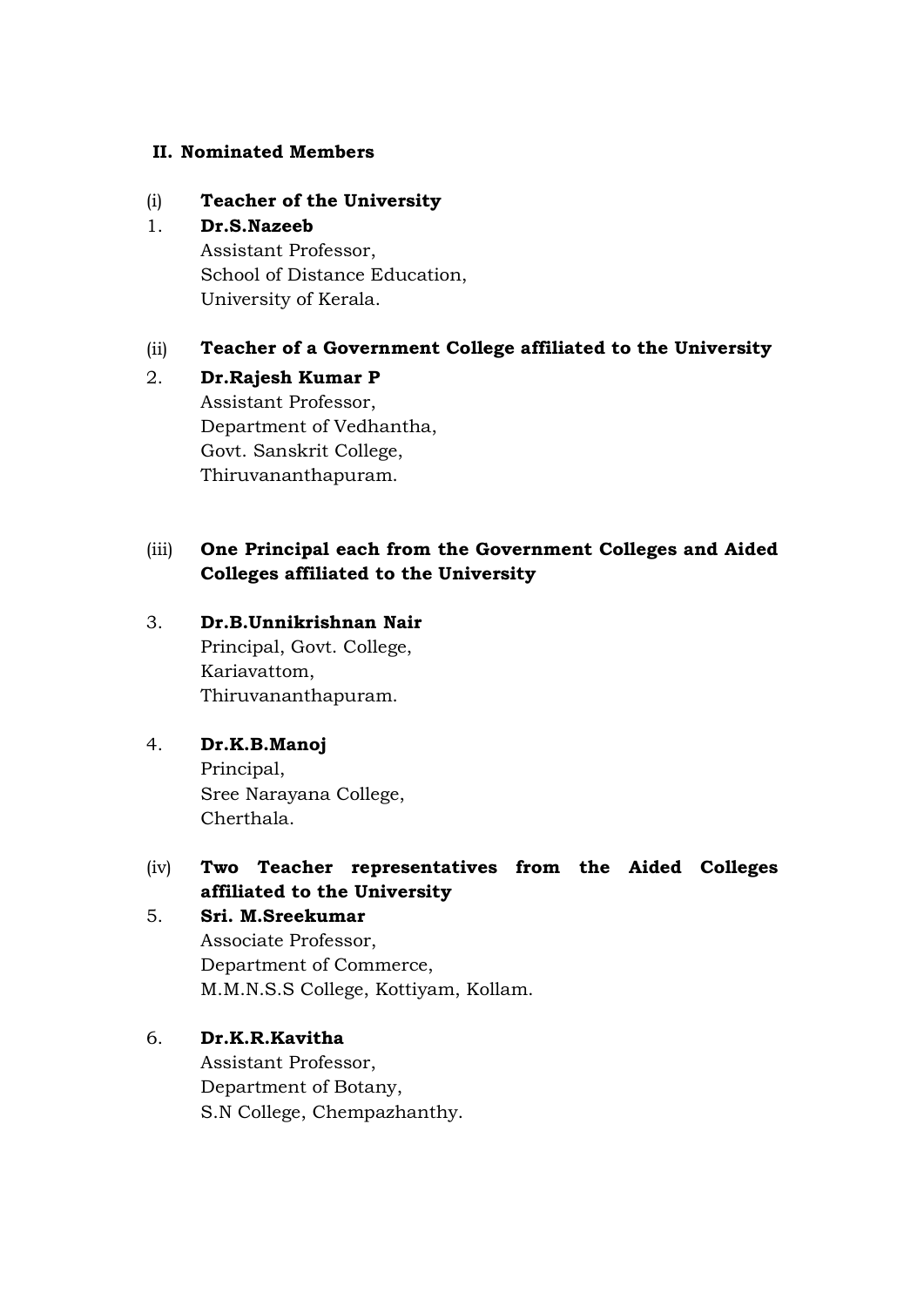- (v) One Student from the University or from the Government or Aided Colleges affiliated to the University
- 7. Sri.M.Harikrishnan Research Student, Malayalam Department, University College, Thiruvananthapuram.
- (vi) Six eminent persons working in the education sector of which one shall be a women and one shall be a person belonging to the Scheduled Castes or Scheduled Tribes.

## 8. Adv.K.H.Babujan Abhayam, Evoor Thekku, Keerikkad.P.O, Alappuzha – 690 508

9. Sri.Shijukhan.J.S Shiju Manzil, Pathamkallu, Mancha.P.O, Nedumangad, Thiruvananthapuram.

## 10. Dr.Shaji.K

Associate Professor, Department of Politics, St.Gregorios College, Kottarakkara.

# 11. Adv.G.Sugunan

Ganga, Attingal.P.O, Thiruvananthapuram.

## 12. Dr.R.Lathadevi

Associate Professor, Department of History, S.N.College, Varkala.